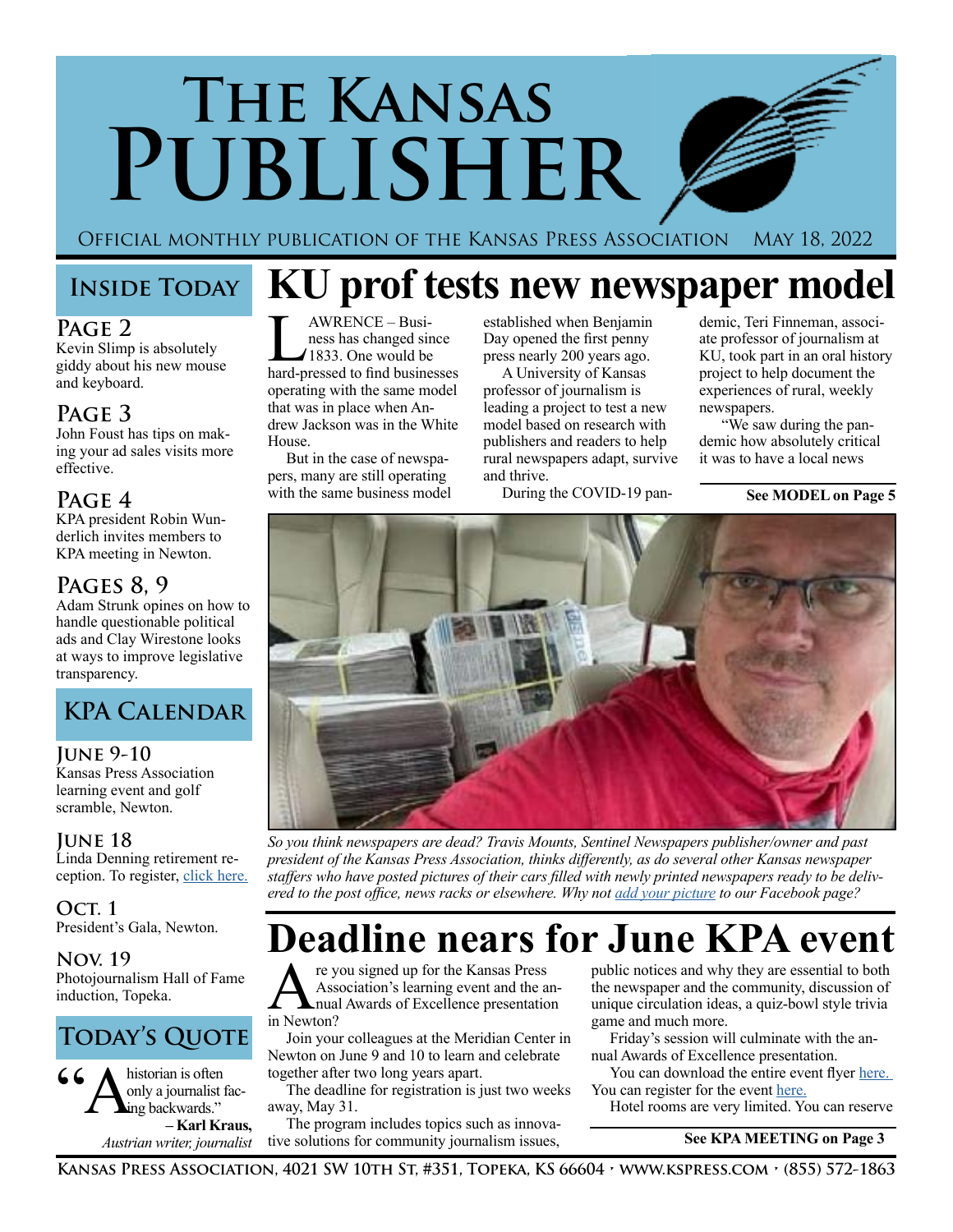## **Slimp is absolutely giddy about new keyboard, mouse purchases**

If you've been around the newspaper business for 20 years or so, you might remem-<br>ber when a lot of folks referred to me as<br>the "tech guru" of the newspaper world ness for 20 years or so, you might remember when a lot of folks referred to me as the "tech guru" of the newspaper world.

Beginning with my work with PDFs in the mid-90s, followed by a budding career as a traveling I.T. problem-solver, I somehow became the go-to technology guy in the industry.

That paid off in many ways for me, including a 20-year stint as the director of the University of Tennessee Institute of Newspaper Technology.

I wrote a syndicated column for 20 years related to newspaper technology. Quite a few

software and hardware companies would send me their latest products, hoping I would include a favorable review in my column. It was often like Christmas when the FedEx or UPS delivery person arrived.

Packages from Adobe, Quark and others were standard fare in those stacks of goodies. Printers, mice and other hardware goodies were also common. I often would get to try out products before they were available to the public.

An Ivy League school sent me the first (at least the first that I know of) trackpad long before they were available on laptop computers. I called my work mates to my office to watch in amazement as I slid two fingers down the pad while the monitor screen moved in tandem with my fingers.

It wasn't unusual to have a stack of goodies just waiting for me to dig into them. These days, I buy software and hardware like anyone else. So, if I mention something in a column, you know I liked it well enough to spend my own money on it, which brings me to this column

### **My New Keyboard**

Last month, I realized it was time to buy a new keyboard. My three Apple Magic keyboards were all showing their ages (two were less than a year old).

I put a lot of wear and tear on keyboards. I wondered if there might be a keyboard that would meet my needs better than the kind I had been using.

I diligently searched through reviews, only to find that almost every review I read recommended the same keyboard – and it wasn't from Apple. It was the Logitech MX Keys for Mac. (There is also a Logitech MX Keys for Windows machines).

After a month, what's my verdict

You've probably guessed that I wouldn't be writing about the MX Keys if I didn't love it, and you would be right.

There are so many features that make the MX Keys an excellent keyboard, but the feature I love best is the ability to control up to three computers simultaneously. More about that later.

### **My New Mouse**

I quickly fell in love with my new keyboard and wrote a Facebook post about my experience. Soon, I was hearing from designers worldwide who had fallen in love with the MX Keys in much the same way as I did.

Soon I was getting comments from readers like, "If you love the MX Keys, you've got to get the MX Master 3 for Mac mouse!"

A quick look at Amazon made the decision easy, or so I thought, because \$99 is a lot for a mouse. So, I passed.

However, I couldn't get that MX Master 3 mouse out of my thoughts. How could a mouse be so great? All you do is point and click, right?

Finally, last week, I couldn't stand the suspense any longer. I dug into my wallet and placed an order for the MX Master 3 for Mac, and – good heavens – am I ever glad I did.

"What could make a mouse so great?" you ask. This mouse has more features than I dare attempt to describe in 800 words, so let me share just a little about my favorite features of the Logitech MX Master 3 for Mac.

 $\Box$  I can move between monitors with ease. "Big deal," you say. That wouldn't be such a big deal if you didn't know what was coming next. I can move my mouse between computers with ease. No, I don't mean I can switch Bluetooth settings or click a button on my mouse to change computers. I can slide my mouse from one computer monitor to the monitor of a different computer and control that computer. Yes, it's like magic.

 $\Box$  The mouse has programmable buttons that are pre-programmed to work specifically with the application you are using

So, if you're using InDesign, there are buttons that perform shortcuts in InDesign.

If you're using Microsoft Word, Illustrator, Photoshop, or whatever, the MX Master 3 knows what application you are using and changes its settings (invisibly to you) to work with that application.

### **2021-2022 KPA Board**

**Robin Clasen Wunderlich** President Eureka Herald news@eurekaherald.com

### **David Allen Seaton**

First Vice President Cowley CourierTraveler daseaton@ctnewsonline.com

### **Tim Stauffer**

Second Vice President and Treasurer Iola Register tim.stauffer@iolaregister.com

### **Joey Young**

Past President The Clarion, Newton Now joey@kspublishingventures.com

### **Nickole Byers**

Northwest District Director Ellis Review, Western World review@gbta.net

**Jeff Cott**

Legislative Director Derby Informer jeff@derbyinformer.com

### **Dale Hogg**

 Southwest District Director Great Bend Tribune dhogg@gbtribune.com

### **Chad Lawhorn**

President's Appointment Lawrence Journal-World clawhorn@ljworld.com

### **KPA Staff Emily Bradbury**

Executive Director, Member Services Director ebradbury@kspress.com (785) 213-8524

**Judy Beach** Bookkeeper jbeach@kspress.com

**Amber Jackson** Advertising Director ajackson@kspress.com

### **Lori Jackson**

Administrative Assistant/Advertising ljackson@kspress.com

> **Emma Platt** Office Intern eplatt@kspress.com



**Kevin Slimp**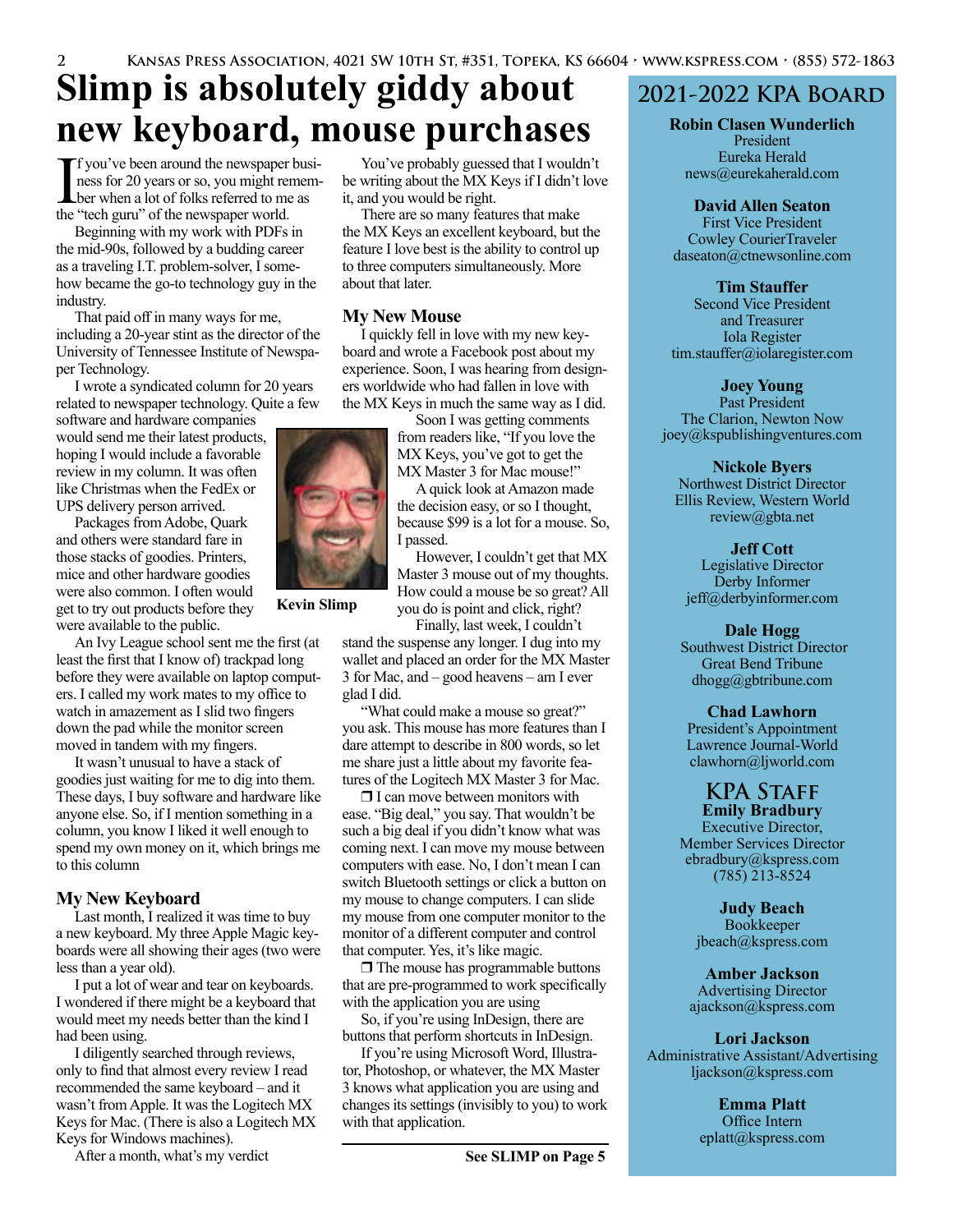## **Summarize your meeting before parting ways**

If a a community paper, told me about a simple technique his sales team uses at the end of meetings with prospects and clients.

 "I once read that people remember only about 25 percent of what they hear,"



he said. "That's a harsh reality, because we focus our client conversations on things we think are memorable

"It's painful to walk away from a meeting knowing that the person on the other side of the desk might forget three quarters of the discussion. Of course,

**John Foust**

we use ad examples, charts and coverage maps to add visual elements to presentations, but they still forget a large percentage of what we talk about.

 "We've learned that one way to deal with this problem is to summarize at the end of a meeting," he said. "It's an easy way to repeat the important points in a conversation. And a lot of times, we find out the other person has completely missed a key fact. A summary helps us clarify things and make presentations a little easier to remember.'

## **KPA meeting**

### **Continued from Page 1**

a room at the Comfort Inn and Suites in Newton for \$135 plus tax (includes buffet breakfast) [here.](https://www.choicehotels.com/reservations/groups/cl89b5?checkInDate=2022-06-09&checkOutDate=2022-06-10&ratePlanCode=BTIULN)

There are five rooms available at the Holiday Inn Express for \$179 plus tax. To reserve a room at this hotel, please email Emily as soon as possible.

### **Thursday, June 9, 2022**

10 a.m. - 4 p.m., Golf Tournament; 7



### Samuel's process has three steps:

1. Restate briefly. For example, a member of Samuel's team might say,"Thank you for meeting with me today. To make sure we're on the same page, let me recap what we've talked about. First, we looked at the target audience for your new Widget product, then you gave me a list of

> **If the other person is not yet ready to finalize things and sign on the dotted line, this keeps the dialogue going ...**

the most important features and benefits, then we talked about some special offers that could appeal to your customers."

Notice how this brief statement hits the highlights in a logical sequence. There's no need to go

into great depth about everything which was discussed.

2. Confirm the information and ask for input. After the summary, it helps to nail it down by asking, "Does this cover everything?"

Even though it's short, this is a crucial question. It is designed to give the other person permission to say they missed something which was covered – or even to say they would like to know something else. If something has been misunderstood, it's better to find out now.

3. Include an action item. For instance,

p.m. - 10 p.m., Hot Topics and Trivia.

#### **Friday, June 10, 2022**

8:30 a.m., Annual Meeting; 9 a.m. - 10 a.m., Blooper Breakfast; 10:15 a.m. - 11:45 a.m., Roundtable Session One or Community Journalism Training Session One; Noon - 1 p.m., Keynote and Lunch; "Revenue & Readership: Rescuing & Reviving Rural Journalism," with Dr. Teri Finneman; 1:15 p.m. - 3:15 p.m., Roundtable Session Two or Community Journalism Training Session Two; 3:30 p.m. - 5 p.m., AOE Celebration, followed by adjournment.

### **This month's question**

Q. What if I cannot make it to the AOE Celebration to pick up my awards?

A. Certificates and plaques will be shipped following the June event. However, shipping costs will be the responsibility of the news publication requesting delivery.

If you know you cannot make it to the celebration on June 10, please [fill out this form](https://kspress.wufoo.com/forms/p17txf7j1eqdnrw/). After the event, the KPA staff will estimate the shipping costs and once the payment is received, the awards will be shipped.

"My next step is to start on that market report you want and get it to you by Monday. Will that work?"

This is the time to get some kind of agreement and advance the sale. If the other person is not yet ready to finalize things and sign on the dotted line, this keeps the dialogue going in a helpful, low-

key way.

An action step can make a conversation stick in the mind," Samuel explained. "It gives the salesperson a specific reason to get back in touch. It lets the other person know to expect a call by a certain day. When someone is waiting

for information, an action step reduces the chances that an email or a voice mail message will be ignored."

It's all about creating memorable presentations. When advertisers and prospects remember the key points, they are more likely to buy.

**John Foust** *has conducted training programs for thousands of newspaper advertising professionals. E-mail for information at john@johnfoust.com.*

*(c) Copyright 2022 by John Foust. All rights reserved.* 



Ready-to-Use Spec Ads, Digital Ad Development Tools, Native Advertising Content and More to Capture New Revenue Opportunities

Go to metrocreativeconnection.com now to preview the latest SearchBook® , and see how Metro's spec ads, images, special sections, tools and ideas can help your publication navigate new roads to revenue – in print and online!



CREATE. SELL. PROFIT.

*Call todayforyourfreetrial!*

800-223-1600<br>metrocreativeconnection.com<br>service@metro-email.com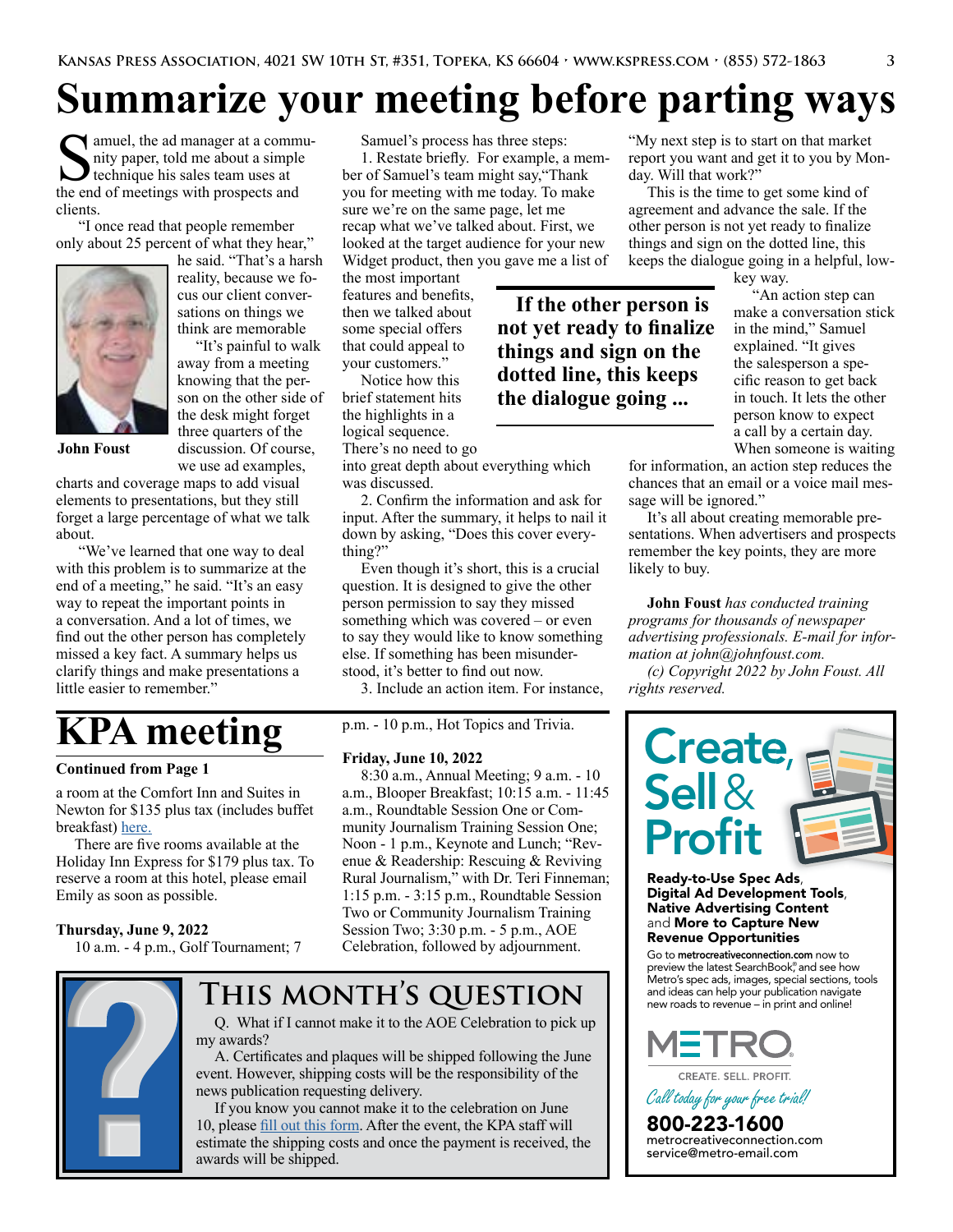## **Let's get together in Newton, share ideas**

In this day in age, we all seem unsure<br>if we are coming or going. Now, add<br>the journalism piece to this and we've<br>managed to fill our schedule to the brim n this day in age, we all seem unsure if we are coming or going. Now, add managed to fill our schedule to the brim.

Not only are we rushing around to cram as many pieces into our daily time puzzle



(or publication), but so many want answers in mere seconds.

I'm not sure about you, but one of the biggest headaches I face weekly is social media.

Even though it can be used as a tool to redirect consumers to our weekly publication, our office is faced with answering multiple questions that could

**Robin Wunderlich**

be easily avoided if they truly wanted to be informed about their community happenings.

Unfortunately, we live in a time where so many don't think of what is going on around them until they can visually see that items are being handled or left to fall apart.

I'll be honest, our office is not the best at utilizing social media or our website as a tool to get our product into the hands of consumers.

Part of this is due to the "babysitting" it causes, while the other is simple ... it's change.

It takes time to implement any and all changes, and time is something that so many of us can't risk giving more up.

I'm certain I'm not the only one who gets tagged on social media by someone wanting

to know what is going on in the community, then trolling through the comments to see the amount of incorrect information being shared.

How do you handle this?

What are ways

you've used social media in your business model?

Personally, I'm not sure there is one way to handle this, but rather several different paths one could take.

Regardless of the direction, though, we must get our products into the hands of our community members. We must continue to be true to ourselves and focus on the products we provide.

Please continue to forge ahead.

Join us for the annual convention June 9 and 10 as we will be "Together Again." We will have roundtable discussions where we can share what has worked for us in recent times and items that our communities aren't willing to change.

Here are a few of the questions members would like to discuss:

 $\Box$  Advertising sales ideas.

**Our office is not the best at utilizing social media or our website as a tool to get our product into the hands** 

**of consumers.**

 $\Box$  Subscription and single copy prices and ideas for

subscription drives.  $\Box$  Free resources

for member newspapers.

 $\Box$  What can print learn from digitalonly publications?  $\Box$  What resources are available at KPA

(a new member session).

 $\Box$  What can happen when we mess up a public notice.

As an added bonus, Dr. Teri Finneman of the William Allen White School of Journalism at the University of Kansas will be joining us to share her take on how we can rescue and revive rural journalism.

**Robin Wunderlich** *is president of the Kansas Press Association for 2021-2022. She is editor and publisher of the Eureka News.*

## **Bonar succeeds Denning at Ellsworth newspaper**

### **By Alan Rusch**

*Ellsworth County I-R*

new leader is sitting in the publisher/ editor chair at the Ellsworth County Independent-Reporter.

Recently, Karen Bonar of Salina assumed the duties for the I-R, the Marquette Tribune and The Magazine from Linda Mowery-Denning.

A 2020 inductee into the Kansas Newspaper Hall of Fame, Denning recently decided to "semi-retire" from the I-R after 50 years in Kansas journalism.

"I will still be around," Denning said. "But my main goal is to have more time for my first love – writing."

"When she approached me in 2021 to see if I was interested in assuming her duties as publisher, I was flattered," Bonar said. "Linda is someone who not only talks the talk, but has walked the walk. She went into Ellsworth and worked her tail off to build the newspaper into what it is today."

Bonar said she decided to take on this new role for one reason – she loves newspapers.

"It's just that simple," she continued. "I have watched strong newspapers crumble as newspaper ownership consolidates. My own family experienced this, when my hus-

> band's long-time job as a sports page designer at the Salina Journal was shipped to Texas. We watched our hometown paper become a shadow of what it once was. This is an unfortunate reality in many communities."

Bonar said Denning and Morris Multimedia have built a strong

partnership and product.

"To be invited by them to herald the paper into the future is an incredible honor," Bonar said. "It will also fulfill my love of newspapers, and allow me to help ensure

its readers do not experience the loss of a strong newspaper as so many communities have<sup>3</sup>

"As I begin my new role as the publisher of the I-R, I feel the same responsibility," Bonar said. "Talented journalists and editors came before me to build and sustain this newspaper for 150 years. There also comes immense responsibility. I am aware of and ready for both."

### **Learning the lay of the land**

During her time at the diocese, Bonar wrote several stories about activities at the Ellsworth Correctional Facility, and was always impressed with the town. She also became acquainted with Denning, who was on The Register's newspaper advisory panel.

"As I began considering this new role, I visited both Marquette and Ellsworth several times," she said. The Marquette Tribune is a sister paper to the I-R.

Bonar said Ellsworth has major employers and also a downtown with few empty



**Bonar Denning**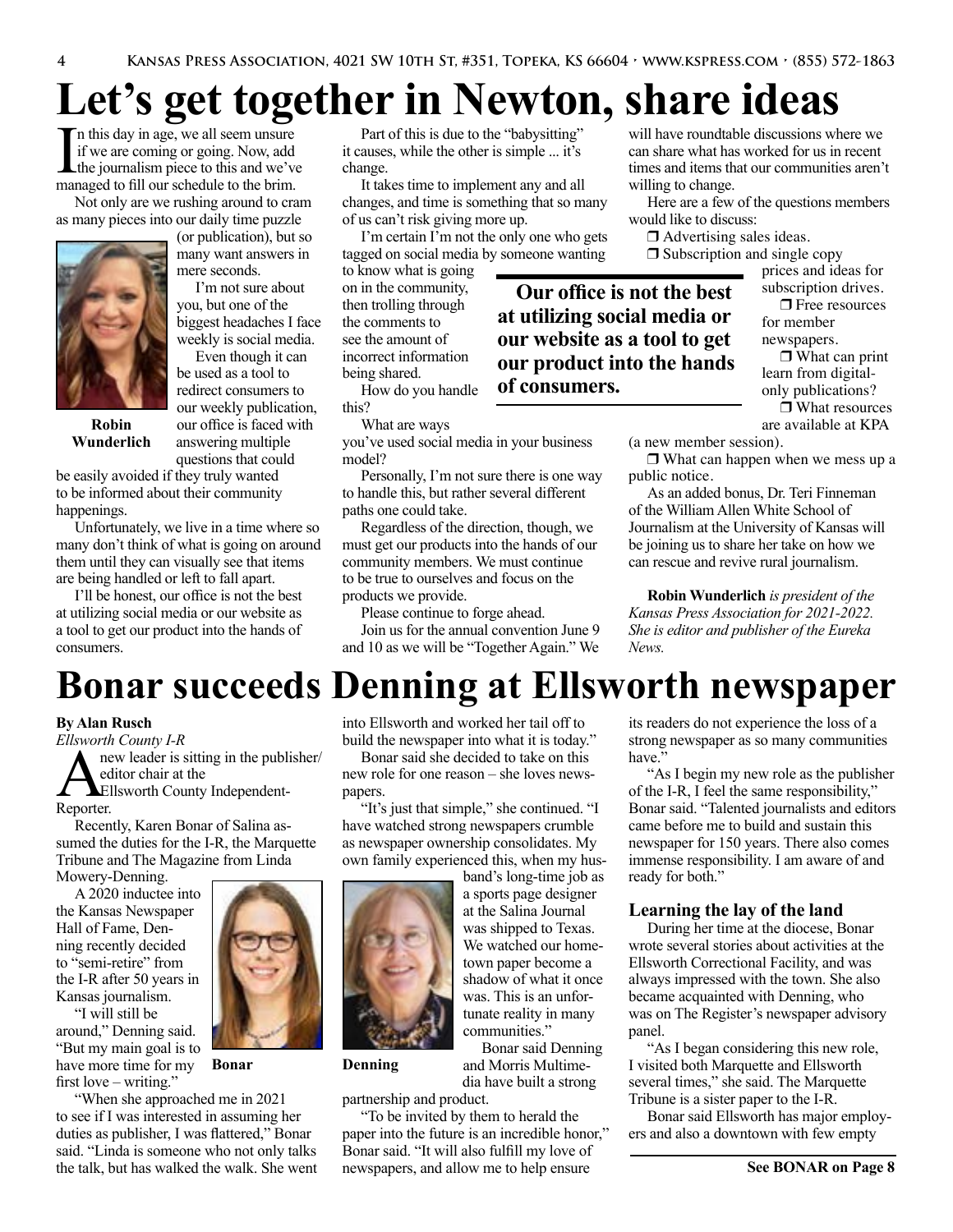### **KU study**

#### **Continued from Page 1**

source. You couldn't get community-specific news about COVID anywhere else," Finneman said. "At the same time, we saw newsrooms closing. It hit me that this is the time to look at a new business model."

This summer, the project will implement and test a model that moves away from heavy reliance on advertising and cheap subscriptions. After a year of testing, if the new model is successful in use of memberships, e-newsletters, events and

new content direction, plans call to distribute a new model available for rural weeklies across the country. The research is funded through an innovation grant from KU's William Allen White School of Journalism & Mass Communications and support from the Southern Newspaper Publisher Association and North Dakota, South Dakota, Nebraska and Kansas Newspaper Associations.

Finneman and research partners Pat Ferrucci of the University of Colorado-Boulder and Nick Mathews of the University of Minnesota conducted surveys with 132 publishers from the Great Plains states, primarily from newspapers in communities with populations of 3,000 or fewer. The publishers were presented with 15 potential revenue streams and asked which they would be willing to try. Respondents said they were most receptive to the traditional threads of advertising, subscriptions and legal notices. The least popular options were memberships, e-newsletters, government support and large private donations.

More than 400 readers in rural areas of these states were given a similar survey, asking in what ways they would consider supporting their local newspapers. Memberships, events and e-newsletters were among the most popular responses.

## **Slimp**

#### **Continued from Page 2**

 $\Box$  OK, here's my favorite thing about this mouse. And, I've got to tell you, I almost fell over when this worked for me. After setting up my keyboard and mouse, using Logitech's "Flow" application, I could not only move between computers, but I could copy and paste between computers! I kid you not. No more airdrops or emails or sending files over the network.

 $\Box$  Finally, when using both the keyboard

"We found there's a tremendous disconnect between what readers say they are willing to support and what publishers are willing to consider," Finneman said. "This business model we're testing is all about being proactive if the day comes when newspapers lose another revenue source in legal notices, having a safety net in place and evolving."

Forty percent of readers also indicated that they would be very likely or likely to donate, in addition to subscription costs, to their local newspaper. Finneman said the concept does have precedent in the United States, as both public television and radio

> receive government support and private support through donations.

In terms of the type of content they wanted to see, readers indicated they were most interested in reading about local events, feature stories and obituaries. They were least interested in reading opinion pages, which Finneman said is understandable in the age of social media, where opinion is available everywhere.

"People just want to read good news. We've heard that for years, but especially during the pandemic, that point was driven home," Finneman said. "We heard time and time again that people just want to read some good news and about things to do in their community." **Teri Finneman**

> The research team is now in the process of implementing the new business model with Kansas Publishing Ventures, which owns and operates Harvey County Now in Newton and the Hillsboro Free Press in Hillsboro.

> Publisher Joey Young and the researchers are determining how the new model will be implemented and speaking with community members in the papers' readership area, as well as with press groups and communities throughout the Great Plains states.

The model will include membership

and the mouse, the Flow technology (which runs invisibly in the background) allows me to control the computer currently being used by the mouse.

That's right. No buttons to push; no settings to change. If I move my mouse from one computer to another, the keyboard automatically takes control of that computer. I'm now using one keyboard and one mouse instead of the three keyboards and three mice I was using before.

How much does all this cost? Logitech MX isn't cheap, but it's worth the price. The MX Master 3 mouse sells for \$99 (US), tiers and will also work to engage community members, especially young residents, and focus on preferred reader content.

In focus groups in which researchers presented publishers with results of reader surveys and discussed potential new approaches, participants indicated a reluctance to accepting donations or government support. While many countries include government support for media, the model for this study will begin with a focus on memberships, in which readers can offer additional support.

"There was a lot of caution about trying something new, and a lot of concern about a lack of time, as opposed to the potential to make more money and add resources to address a lack of time, while continuing to serve their communities," Finneman said, adding that, if even 25 or 30 percent of readers elected to pay more through memberships, the revenue increase could be significant.

As the new model is tested, the research team and local publisher will conduct both publicity and educational outreach efforts to help inform local readers of the changes, how they work, the benefits, reasons behind the move and more. While the project is underway, the research team will also produce an oral history of the project, its implementation and potential to transform the industry that will be housed at the Kansas Historical Society.

Finneman, who with KU journalism students publishes the Eudora Times, said the project is intended to revive community journalism's business model and also to prevent news deserts from spreading. The project is also intended to help boost connections between community newspapers and their readers.

In one state, 63 percent of respondents said they did not know anyone at their local newspaper office but also indicated they would be twice as likely to give financial support to their local paper if they did know a journalist, editor or publisher.

while the MX Keys keyboard sells for \$119.

Oh, by the way, the mouse is for righthanded users only. Yes, I know. Maybe it's time for my left-handed friends to start a social-media campaign to convince Logitech to create a left-handed mouse.

Now you know what I know.

**Kevin Slimp** *has been a popular speaker and consultant in the newspaper industry since developing the PDF remote printing method in the mid 1990s. He can be reached at kevin@kevinslimp.com.*

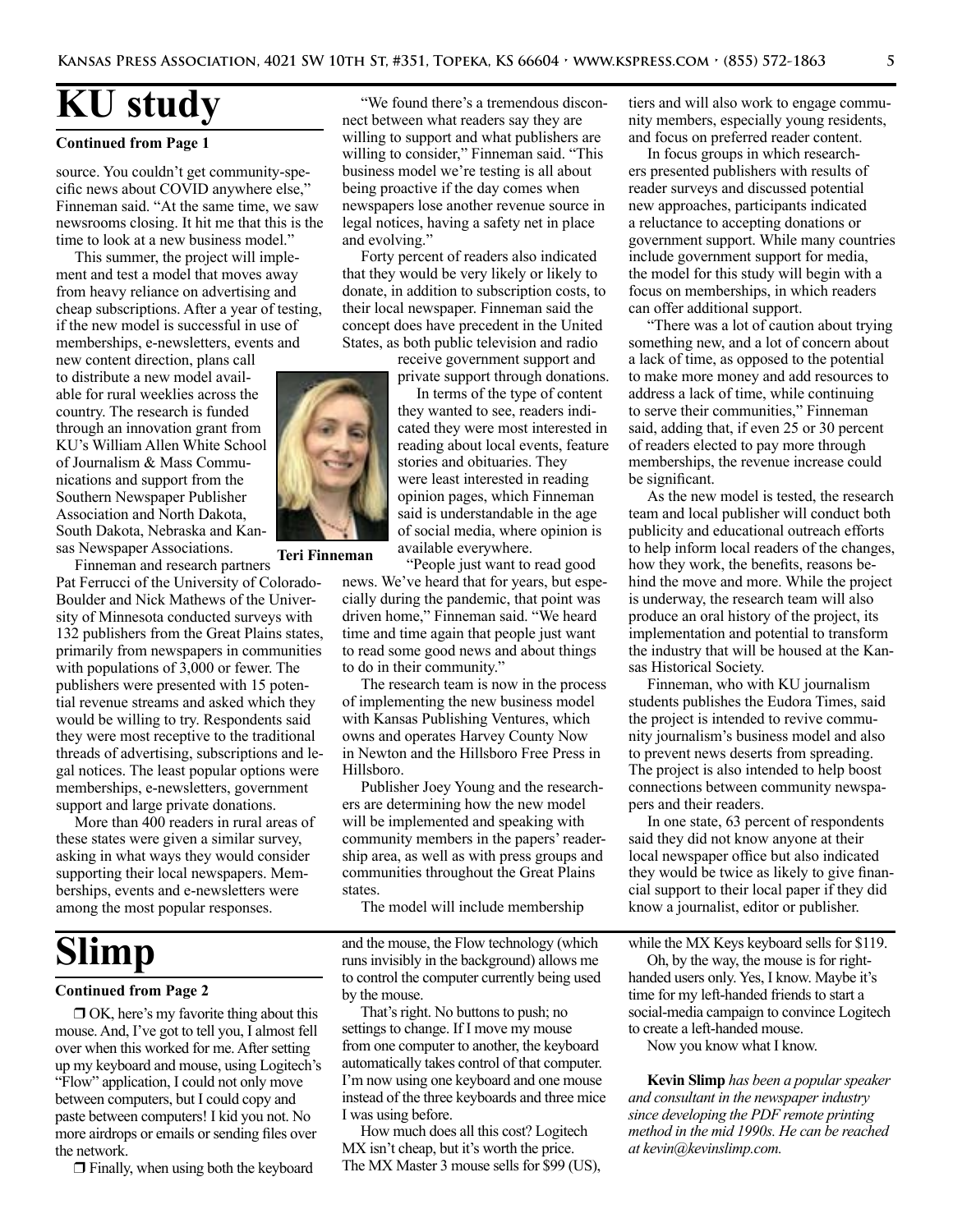### **Marketplace**

#### **MANAGEMENT**

MANAGING EDITOR/MARKETING DIREC-TOR – The Lincoln Sentinel-Republican is a community newspaper in a dynamic region of history and tradition. Seeking the right individual to excel the newspaper (print/online). dcnewstimes@ outlook.com (785) 366-6186.

EDITOR AND GENERAL MANAGER – of a vibrant Texas Hill Country community weekly. Are you ready to take your reporting (sports and general) and management skills to the next level? Strong writing ability, reporting experience, community relations sensibility, and organizational skills are vital. Broad newspaper responsibilities will provide an opportunity to be involved in every level of weekly newspaper management, but direct previous management experience is not required. Layout experience a must. This is the perfect small-market management position! Wesnermedia@gmail.com Job Type: Full-time - Salary/pay is negotiable.

PUBLISHER – Seeking candidates to replace retiring publisher for the Stillwater News Press, an award-winning newspaper in one of Oklahoma's best markets – the home of Oklahoma State University. This individual will oversee all operations of the New Press and help navigate print and digital products to future successes. Great benefits and bonus plan. Send letter and resume to CNHI Group Publisher Dale Brendel at publisher@joplinglobe. com.

PUBLISHER – Three newspaper paper group in southwest Oklahoma is seeking candidates for the publisher's position. Candidates should be experienced in community journalism, preferably with a background in advertising and marketing, but also with an understanding of newsroom operations and managing employees. Candidates must also be leaders with strong people skills. Please email a cover letter and resume to Scott Wesner at wesnermedia@gmail.com.

#### **NEWS**

REPORTER - Relocate to thriving, independent weekly that just won 40 KPA awards. Competitive salary, benefits, year-end bonus for upwardly mobile, enterprising, engaging general assignment reporter. Marion County Record. job@mnks.us.

REPORTER – Weekly Jefferson County newspaper seeking full-time reporter with editorship potential. Needing community-minded, self-motivated person preferably proficient in areas of reporting, editing, photography, and pagination; however, the job can be tailored to suit the skillset of a desirable candidate. Writing duties include county commission, city council, school board, feature stories, and sports. Send resume to vindicator@jeffcountynews. com.

NEWS REPORTER – The Emporia Gazette of Emporia, Kansas, has an immediate opening for a reporter who can build sources and dive into local issues. Duties include sports and general assignment, feature writing, coverage of local government boards and copy editing. The person must have sharp reporting instincts, outstanding news judgment, an ability to report and write quickly in a fast-moving atmosphere. A curiosity about the community and its people is vital. The candidate must be an experienced interviewer

who doesn't shirk from the hard questions. This person must have the ability to work productively in a team setting. The person must be aggressive and adept at setting priorities and reordering them as needed, particularly under deadline pressure or as circumstances change. The person should have strong editing and writing skills, and experience with Multimedia journalism is must. Position will also require news page pagination and knowledge of InDesign. We use video, audio, Facebook and Twitter to tell our stories. We are a Monday through Saturday paper, covering six counties. Salary based on experience. We offer health benefits, 401(k) and two weeks vacation. Emporia is on the edge of the beautiful Kansas Flint Hills one hour away from major Kansas cities like Kansas City, Wichita and Topeka. Send cover letter, resume with references and writing samples to Chris Walker at walker $\omega$ emporia.com (put reporter position in the subject line), or by mail to 517 Merchant, Emporia Kansas 66801.

NEWS EDUCATION REPORTER - If you're a journalist who can uncover the stories where education policy and people collide, and bring those stories to life, we want you to apply to be the Education Reporter at The Wichita Beacon. Join our passionate team of journalists and growing newsroom covering Wichita and south central Kansas. Read more here.

REPORTER – The Salina Journal/salina.com, part of the USA TODAY NETWORK, is seeking a reporter to produce enterprise, what's-new and breaking news stories. This reporter will work across desktop and social media platforms. Please contact https://www.gannett.com/search-jobs/?+=salina.

REPORTER – Weekly newspaper located in Jefferson County, Kansas, is seeking a full-time reporter with editorship potential. We are looking for a community-minded, self-motivated person to produce a quality newspaper. Send resume to vindicator@jeffcountynews.com.

GENERAL NEWS REPORTER AND DIGITAL CONTENT MANAGER – One of the state's top weekly local news operations just outside of Wichita is seeking an individual to be responsible for learning content management system (CMS) and developing features and opportunities for growth within a community news web site. Duties include daily management and oversight of all content; training other staff members when new features can be implemented. Experience with digital content management and social media are preferred. Video production skills are valuable as well. Duties of a General News Reporter are also part of the position. This includes some coverage of local news and features for a local newspaper as well as some feature writing for a community lifestyle magazine. Some benefits are available after an introductory period. Compensation will be aligned with experience and ability. Advancement opportunities are available for the right individual. If you are dependable, self-disciplined, can work independently and within a team and are looking for a position with a progressive company contact us today. Please email a resume with work experience and references to jeff@derbyinformer.com. Derby Informer Inc. is an EOE

SENIOR REPORTER – Kansas City PBS is seeking a Senior Reporter for Flatland. Under the supervision of the Managing Editor, the senior reporter will work across platforms and departments to produce in-depth, magazine-style stories and multimedia news content that is equally thoughtful and compelling about important civic affairs topics in the Kansas City area. SALARY RANGE: \$45,000-\$55,000. If interested in this exciting

opportunity, send cover letter, resume, and an example of your writing skills to humanresources@ kansascitypbs.org. Please include in your cover letter how you learned about this position. KCPBS is an E-Verify, Affirmative Action and Equal Opportunity Employer.

NEWS EDITOR – The Abilene Reflector Chronicle of Abilene, Kansas, has an immediate opening for a News Editor who can build sources and dive into local issues. Duties include page layout, feature writing, coverage of local government boards, and copyediting. The person must have sharp reporting instincts, outstanding news judgment, an ability to report and write quickly in a fast-moving atmosphere. A curiosity about the community and its people is vital. The candidate must be an experienced interviewer who does not shirk from the hard questions. This person must have the ability to work productively in a team setting. Must be aggressive and adept at setting priorities and reordering them as needed, particularly under deadline pressure or as circumstances change. The person should have strong editing and writing skills. The position will also require news page pagination and knowledge of InDesign. Salary based on experience. Send cover letter, resume with references and writing samples to Kim Maguire General Manager at the email address advertising@abilene-rc.com.

SPORTS REPORTER – The Stillwater News Press is looking for a Sports Reporter to be a part of its award-winning staff. The reporter will cover high school sports, as well as athletics at Oklahoma State University, which is disseminated to all CNHI papers in Oklahoma. Experience with page design is preferred. Experience with photography is a plus. Must be able to work nights and the occasional weekends, especially during college football season. Please send a cover letter, resume and examples of your published work to Stillwater News Press Sports Editor Jason Elmquist at jelmquist@stwnewspress.com. The position is full time and offers an excellent benefit package including paid time off, insurance, and a 401K plan. EOA

SPORTS WRITER – The Abilene Reflector Chronicle of Abilene, Kansas, has an immediate opening for a Sports Writer. Duties include covering all local sports, building relationships, attending sporting events, interviews and taking pictures, staying current on what is happening with local sports and writing the needed content in a clear consise way conveying factual information. This position requires strong writing abilities, a keen understanding of the sports that are being covered, researching skills, and completing task with in a time frame. This person should have strong editing skills, and a knowledge of news page pagination and knowledge of Indesign. Salary Based on Experience. Send cover letter and resume with reference and writing samples to Kim Maguire General Manager at the email address below advertising@abilene-rc.com

JOURNALIST WANTED – The Wichita Business Journal is searching for a reporter who can build a list of strong sources, break news, write sophisticated and impactful cover stories and own their beats. Candidates should be able to mine data for stories, use social media as a reporting tool and make connections with the Wichita business community. This person will relish the opportunity to scoop the competition daily, online and in print. The Wichita Business Journal is an award-winning, highly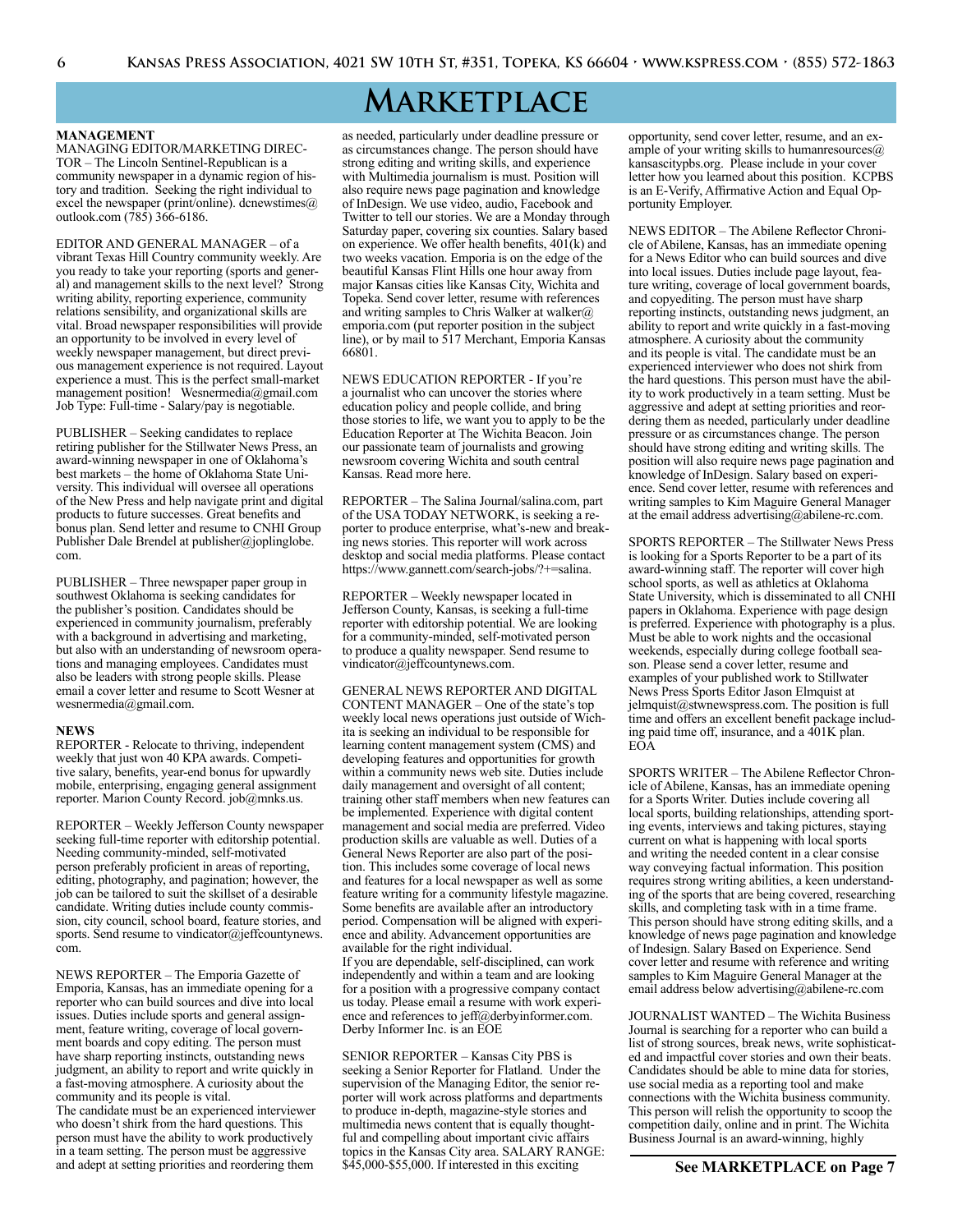### **Marketplace/cont. from page 6**

respected source of business news in Wichita and south-central Kansas. The WBJ and its 40+ sister publications are part of American City Business Journals, the No. 1 source for local business news in the nation. Send resumes to broy@bizjournals. com.

REPORTER – A duo of legacy newspapers located in the Platte Valley of Nebraska seeks a sports reporter to deliver top-notch sports coverage to our readers. Candidates must have a passion for sports and the players that play them. Page design experience a plus but we'll coach the right candidate without it. Candidates must have a willingness to become part of an active community, a strong work ethic, an ability to develop solid player/parent/coach relationships, and thrive in a small team environment. Interested candidates should send a resume and work samples to josh@indydailyreporter.com.

REPORTER – The Abilene Reflector Chronicle of Abilene, Kansas, has an immediate opening for a reporter who can build sources and dive into local issues. Duties include general assignment, feature writing, coverage of local government boards, and copyediting. The person must have sharp reporting instincts, outstanding news judgment, an ability to report and write quickly in a fast-moving atmosphere. A curiosity about the community and its people is vital. The candidate must be an experienced interviewer who does not shirk from the hard questions. This person must have the ability to work productively in a team setting. Must be aggressive and adept at setting priorities and reordering them as needed, particularly under deadline pressure or as circumstances change. The person should have strong editing and writing skills. The position will also require news page pagination and knowledge of InDesign. Salary based on experience. Send cover letter, resume with references and writing samples to Kim Maguire General Manager at the email address advertising@abilene-rc.com.

EDITOR – Come join our team as we grow! Weekly newspaper located in Texas is in search of a great editor. The leader we seek will be hands-on in all parts of our weekly newspaper, from covering sporting events and city council to layout and photography. Community involvement is a must. Experience in Indesign and Photoshop is preferred but not required. For more information, please submit your resume and cover letter to swood@ntin.net

EDITOR – The Shawnee Mission Post is hiring an Audience Engagement Editor to ensure our coverage of Johnson County reaches the people who will value it most. The new staff member will be charged with leading the organization to the next level in its use of social media. Click here for details.

EDITOR/REPORTER – Come grow with us! The Community Voice, an award-winning multi-platform bi-weekly publication seeks an Editor/writer to join our team during an exciting chapter of innovation and growth. This individual will lead a small but growing team of journalists with the goal of expanding our relevance, impact and reach. The ideal candidate is a first-rate and creative reporter with expertise in creating content that is relevant to a diverse readership, and must have demonstrable cultural competencies covering communities of diverse backgrounds and issues. This person will report, write and manage reporters. Prior supervisory and content management experience, including work as an editor for a first- class college newspaper, is preferred. This person will work in Wichita, KS. Our coverage area is the state of Kansas and the Kansas City Metro Area. Send resume, cover letter, reference and writing samples to gooch@tcvpub.com.

ENTERPRISING REPORTER – Distinguished, independently owned paper seeks dedicated contributor to weekly showcase of engaging, humanfocused features. Salary \$27,000 to \$34,000, plus insurance. Relocate to artsy Flint Hills community with strong schools, two resort lakes. job@mnks. us.

REPORTER & MANAGING EDITOR – Seeking to fill two full time positions: general reporter who can also cover sports (five school districts and multiple city and county entities); and full time managing editor with 3-5 years minimum management experience. Knowledge and proficiency in taking photos and AP style writing is preferred. Some evening and weekend hours required. Successful candidates will live in Osage County. Competitive wages and benefits. Please send resume to: The Osage County Herald-Chronicle, 527 Market Street, Osage City, KS 66523 or email to Catherine Faimon, faimonc@gmail.com.

REPORTER – The Bartlesville Examiner-Enterprise is looking for a full-time reporter to cover local news in northeast Oklahoma. Candidates should have experience taking photos as well as shooting and editing video, and know how to use social media to grow an audience. Preferred: Degree in journalism or related field; previous experience at a daily newspaper or other professional news organization. Send letter of interest, resume, three references and story clips to Doug Graham, News Editor, at dgraham@examiner-enterprise.com.

#### **NEWSPAPERS FOR SALE**

FOR SALE – Free distribution, niche publication located in Kansas. Owner looking to retire. The publication is profitable and has a strong print and digital presence. Serves a tri-state area. If interested, please email Emily Bradbury at ebradbury@ kspress.com. Emily will then pass along your interest to the publisher.

NE Kansas weekly in high growth area for sale. Owner wants to retire. Will consider any reasonable offer. Please email Emily detailing your interest and she will forward the email to the owner for further communication.

Western Kansas county seat weekly. Solid advertising base. Progressive community with growing population. Inquire through KPA by emailing ebradbury@kspress.com EDITOR – The Shawnee Mission Post is hiring an Audience Engagement Editor to ensure our coverage of Johnson County reaches the people who will value it most. The new staff member will be charged with leading the organization to the next level in its use of social media. Click [here](https://shawneemissionpost.com/2021/03/30/the-shawnee-mission-post-is-hiring-an-audience-engagement-editor-117864/) for details.

#### **ADVERTISING**

RETAIL ACCOUNT EXECUTIVE – The Great Bend Tribune is seeking a full-time Retail Account Executive or Sales Team Leader to join their award-winning team. This strategic position will be responsible for bringing innovative advertising solutions to local businesses in Central Kansas. The right candidate will be a resourceful, performancedriven professional that has the tenacity to grow sales and market our customers. Computer and presentation skills are required for this position as

well as a good driving record and reliable transportation. The ideal candidate will have experience selling both print and digital advertising with a proven track record of delivering meaningful and compelling solutions for clients. He/she must be a team player willing to inspire and be inspired by being part of a dynamic media company focused on customer service. Responsibilities include: Develop and maintain positive and productive relationships with our clients and staff, use professional selling techniques and marketing skills to close sales or upgrade existing accounts, increase and build client base, provide client feedback to internal team as appropriate, effectively communicate sales information and opportunities internally, calculate, input and maintain records of sales, attend training and meetings as appropriate, network with local community professionals and assist in developing and growing market share. Compensation includes a base plus commission with established account list and benefits. To apply send your resume and cover letter to: Judy Duryee, Great Bend Tribune, 2012 Forest Ave., Great Bend, KS 67530 or email: jduryee@GBTribune.com

#### **PRODUCTION**

PRESS OPERATOR – Accepting resumes for Press Operator at progressive, family-run newspaper in Weatherford, Okla. Experience with Goss Community press helpful. Attractive compensation and re-location packages. Contact Phillip Reid at 580-772-3301 or email resume to Phillip@PhillipReid.net. (3-27)

FULL-TIME PRESS OPERATOR – Montgomery County Media, LLC is seeking a full-time press operator to join our printing team based in the charming and vibrant community of Independence, KS. The ideal candidate will have previous web press experience including printing of process color, GOSS press maintenance, and press make-ready. Solid work ethic along with mechanical skills and the ability to react quickly to print related issues is a must. We are willing to train the right person. Job requirements include: Current valid driver's license with clean driving record, color vision and depth perception, ability to lift a minimum of 75 pounds, ability to read and comprehend written and/or oral English instruction along with an ability to communicate effectively with team members. If interested, please send a resume with references included to josh@indydailyreporter.com. EOE.

PART-TIME PRESS OPERATOR – The Great Bend Tribune is seeking a part-time press operator to join our printing team. The ideal candidate will have previous web press experience, including print of process color and press make-ready. Good work ethics along with mechanical skills and ability to react quickly to print related problems. We are willing to train the right person. Job requirements include: • Current valid driver's license with clean driving record, ability to pass a written fork lift test and train on lift; • Color vision and depth perception; • Ability to lift a minimum of 75 pounds; • Ability to read and comprehend written and/or oral English instruction along with ability to communicate effectively with team members. To submit a resume with references or request an application contact jduryee@GBTribune.com.

#### **PRINTING OPTIONS**

The Manhattan Mercury can print your newspaper at a competitive rate, with award-winning quality. Contact Ned Seaton, 785-776-2200, ext. 255, or nseaton@themercury.com. Keep your printing in Kansas with a local, family-run business.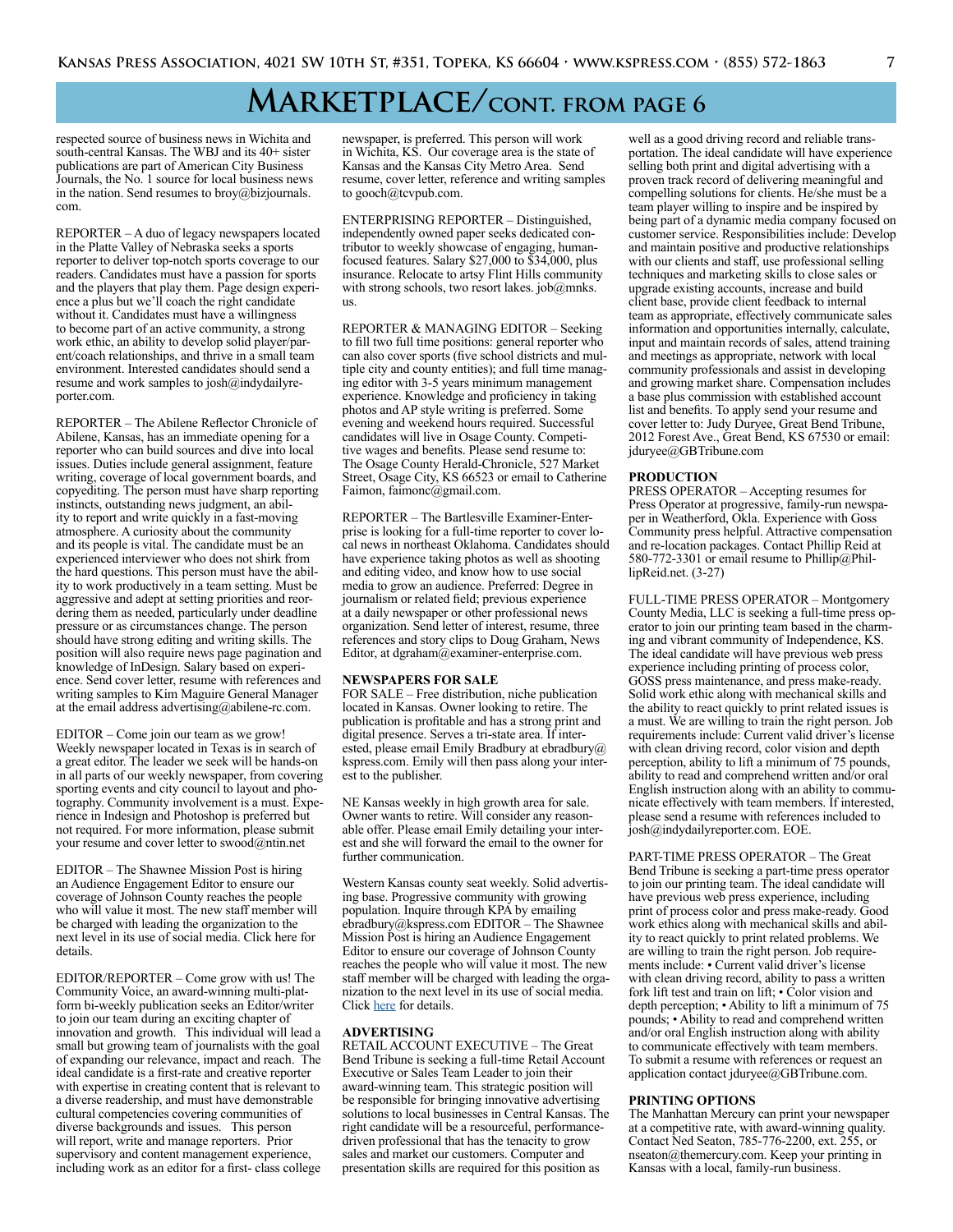## **Good communication helps with political ads**

any publishers and editors have been there during political season.

Your coverage has done everything it can to provide clear, objective and useful information to your readers. Then a politi-



cal ad gets placed on production day that flies directly in the face of what you feel is a core mission to inform.

How do you handle that in a way that doesn't hurt the trust, reputation and relationship you've built with your audience?

These issues have

**Adam Strunk**

generated long and, nicely put, heated conversations in our newsroom.

For us, I think what's important, more than the decision to run or decline the ad, is communication, both with staff and the community at large.

We want the information to be factual in our paper, but in another sense, we're a community paper.

Refusing to run anything that doesn't

## **Bonar**

#### **Continued from Page 4**

storefronts.

"It's been fun to watch via social media the local businesses and get to know them as a consumer," she said. "I look forward to getting to know many businesses as a newspaperwoman and publisher."

### **Newspaper people**

Bonar and her husband, Erik, have a son, Brooks, who is in grade school. Erik is the executive director of First Tee Salina. Before that, he served nearly 20 years as a sports page designer for the Salina Journal.

"We are both newspaper people, and sometimes I think CMYK ink runs through our veins," she said.

Bonar grew up in Wichita, and graduated from Kapaun Mt. Carmel, where she was involved in journalism for three years.

"It started with photography, and, much to my teacher's dismay, I insisted on taking writing classes as well," she said.

### **Professional experience**

Bonar attended Kansas State University in Manhattan and earned a Bachelor of Science degree in Journalism. While at K-

align with our own personal beliefs helps reinforce the idea of bias many try to attack us with. I also would like to think that journalists sitting in my place who feel the opposite of me aren't refusing to run ads I might agree with. Seeing some of the stuff published at times, though, in Kansas, I'm not holding out hope.

We have one hard line in our newsroom: we will not run an advertisement that is provably false, incites violence, or is blatantly offensive to members of our community.

However, there are very few times we get the luxury of dealing with an issue so cut and dried.

Instead, most propaganda–and, in extension, political advertising–deals in halftruths, opinions, allusion and innuendo. That's where communication comes in.

We have a line between the editorial side and the advertising side within our company.

Our ad staff knows that news coverage is not influenced by advertising and not to imply otherwise. Our news staff understands the people on the ad side help keep the doors open, the lights on and do everything they can to bring in revenue

State, she worked for two student publications, the Collegian newspaper and the Royal Purple yearbook. She also was a photo intern at the Topeka Capital-Journal, the Hays Daily News and the Wichita Eagle.

After college, Bonar moved to southeast Kansas, where she worked as a staff photographer for the Independence Daily Reporter.

Bonar photographed the big and small events of life, including all the sports.

"Some Friday nights, I would photograph three separate football games in different cities," she said.

Next, Bonar worked at the Hays Daily News, covering mostly city government but the county, too.

In 2008, Bonar moved to Salina, where she was hired at The Registar in 2016.

"I found myself in charge of producing a newspaper that went out twice a month to 31 counties across Northwest Kansas," she said.

"Being the editor of a small publication allowed me to wear every hat in the operation."

After about five years at the diocese, she was approached by a photography client, Kansas Wesleyan University, and asked to join the marketing and communications office.

and not to begrudge them that.

Just because we've called an elected official a chump on the editorial page doesn't mean we get to be upset when they buy a banner ad.

But while a line exists, we also maintain a strong line of communication between the two sides.

I know when we're running these ads. We all have a say in evaluating these ads. And we make a decision about them as a management staff.

There have been times when we felt that an ad was misleading enough that it required clarification to be placed or an editorial or even a column written about it. There's nothing wrong with doing some reporting. Why is such an ad being placed in your paper? Who's it targeting? Why?

If that ad is local and not from some faceless lobbying organization, I usually give ad staff a heads up we are writing something so they can prepare for any fallout from the advertiser.

We ran a large ad placed through KPA in recent months from a lobbying organization working to paint public education

#### **See STRUNK on Page 9**

"With my background in print journalism, I spent time researching regional newspapers and working on feature-style stories on students that would appeal to small-town newspapers," she said. "I also worked on Contact, the university's bi-annual magazine."

### **Listen and learn**

"It is my job to listen and learn in my first year," she said. "I want to build a relationship and rapport with the communities. It's possible change will happen, but I am not coming in with guns blazing. The paper is strong, and I wish to continue to build on its strengths."

### **A team effort**

Bonar said she is excited to begin working with the well-established team at the Independent-Reporter.

"Coming in and having writers and co-workers who have covered the community for many years is an asset," she said. "Linda's continued involvement to help me transition in is also a strength. She has a vast wealth of institutional knowledge, and I am so grateful for the opportunity to have her wisdom as I walk into this new role.

To sign up for a June 18 retirement reception for Linda Denning, [go here.](mailto:https://www.evite.com/event/0161RGUJRNF4KIVXWEPMVGDPUFSHVQ/rsvp%3Futm_campaign%3Dsend_sharable_link%26utm_source%3Devitelink%26utm_medium%3Dsharable_invite?subject=)